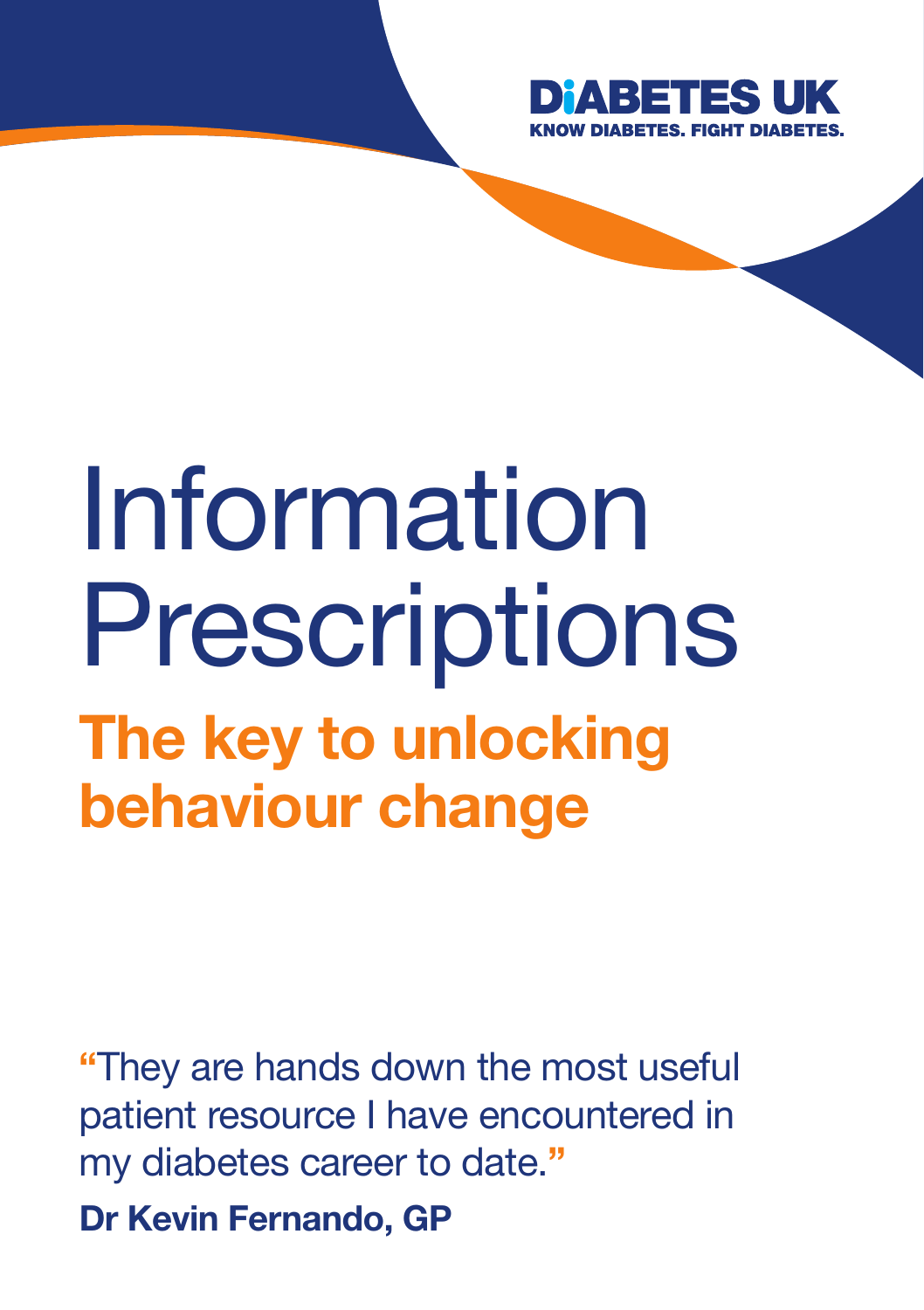#### At Diabetes UK we've developed an easy and evidenced-based way to help you help your patients better understand their diabetes and take ownership of their care.

Information Prescriptions provide you with an effective intervention that take a matter of minutes. Currently **over 5.000 people a month** are using the Information Prescriptions as a gateway to find information and support about their condition.

This booklet will help you find out more about how they work and how to use them.

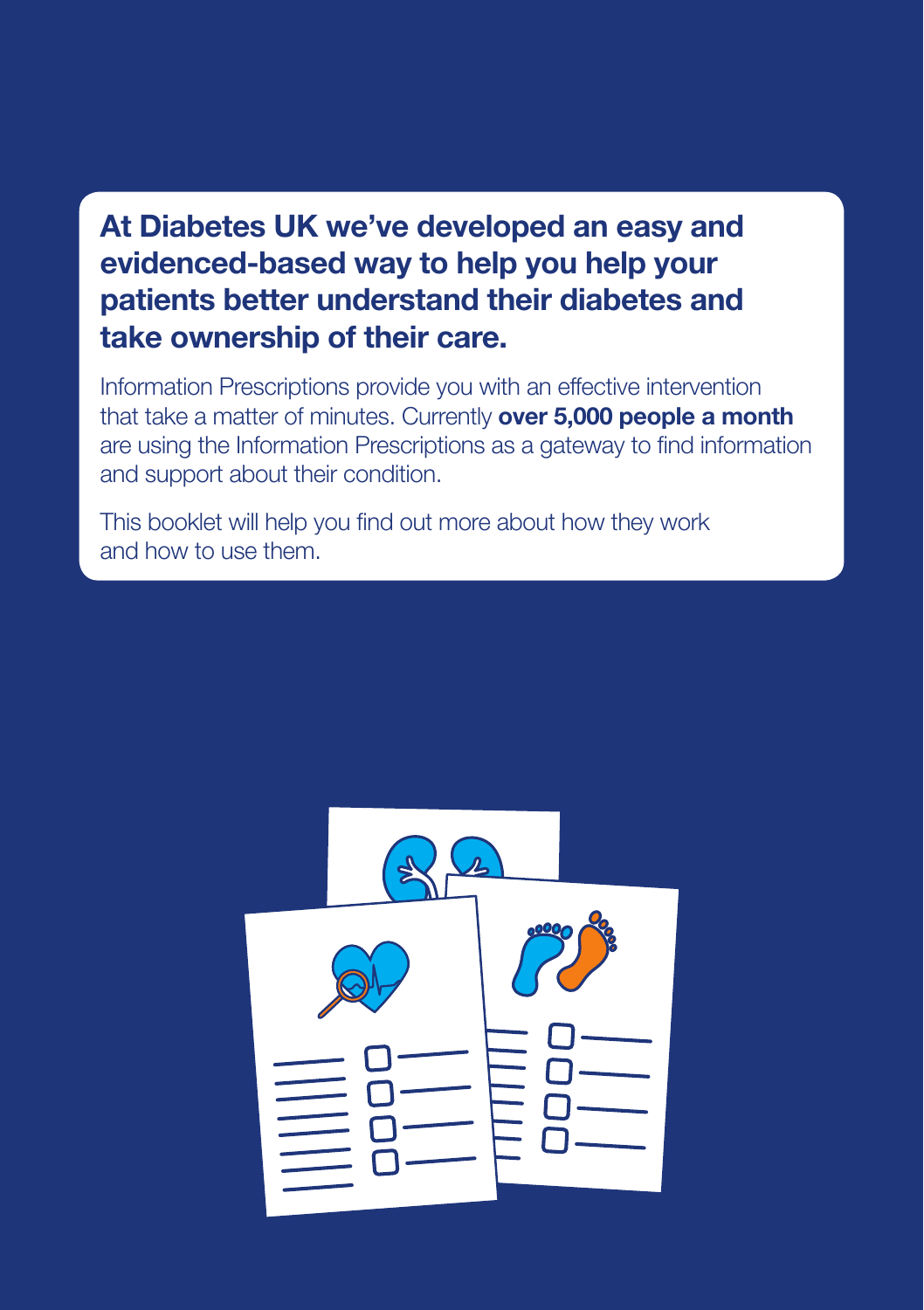# What is an Information Prescription?

Information Prescriptions are a personalised single side of A4 which include easy-to-read explanations, clear images and individual goals to help prevent diabetes health complications. They are designed to give people with diabetes the information that they need to understand, engage with and improve on their health targets.

### Why Information Prescriptions matter



#### Individual support

– a personalised document that is easy to read and short

#### National reach

– they are embedded into primary care IT systems

Fight against health complications – clinically accurate information to make people with diabetes aware of how to prevent complications

Opportunity to transform care – designed to support care planning and behaviour change enabling self-care

"Information Prescriptions put patients in the driving seat and that is the key to driving successful behaviour change. This is a revolutionary step in diabetes care." Dr Steven Lawrence, GP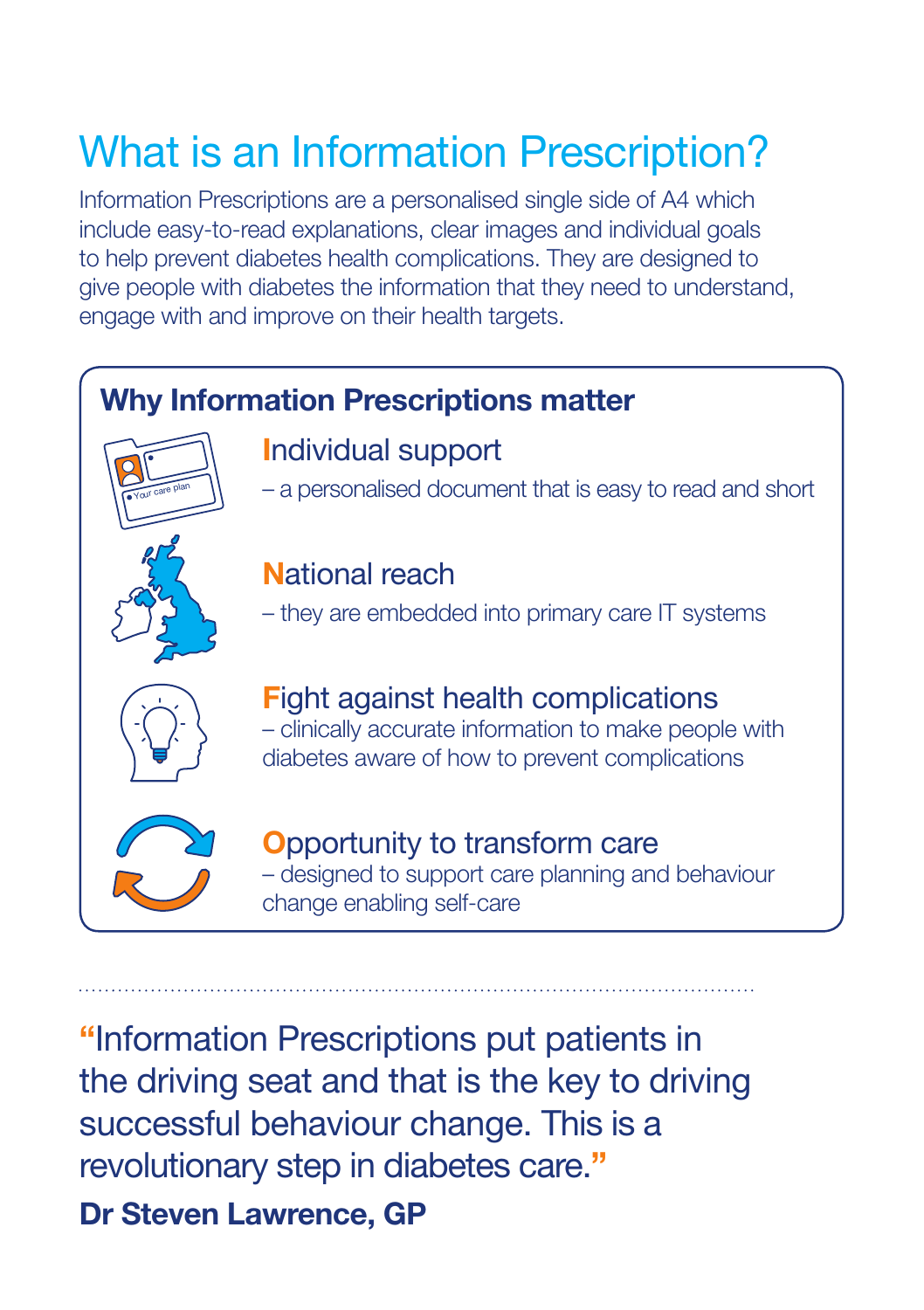# Types of Information Prescriptions

We provide eight different Information Prescriptions. These cover key health markers that influence someone's risk of complications as well as additional information that clinicians and people with diabetes have asked for.





Keeping your kidneys healthy



Kidney disease



Contraception and pregnancy



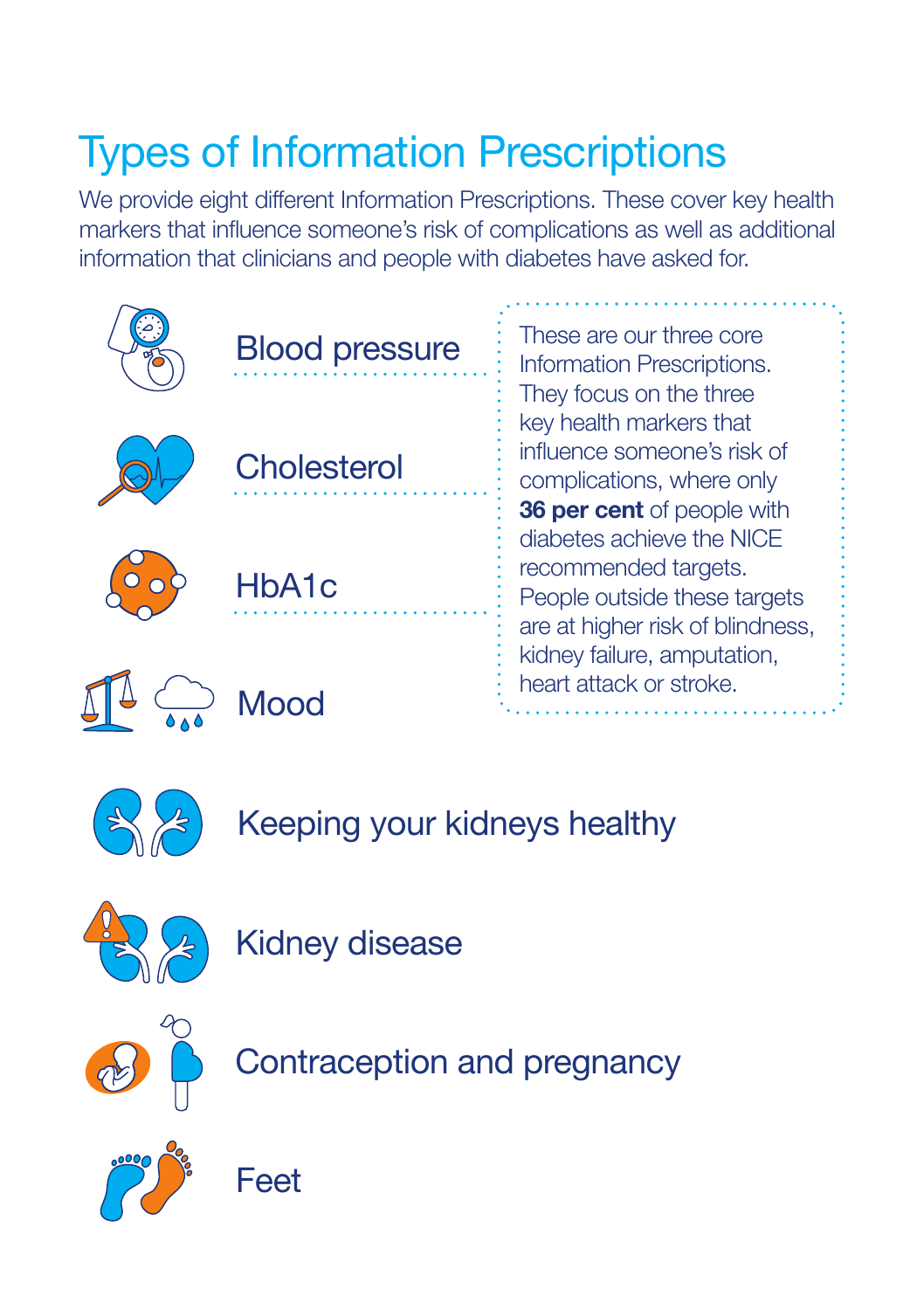

## How are they used?

Information Prescriptions are embedded into primary care IT systems, or available to download from our website: diabetes.org.uk/IP-Prof

"In my own surgery we have seen that the Information Prescriptions make a big difference both to clinician awareness and patient empowerment. For example, since introducing the kidney disease Information Prescription, regular audit has shown we have improved the management of those with diabetes and kidney disease and have no-one on contraindicated anti-diabetes medications."

Nicola Milne, practice nurse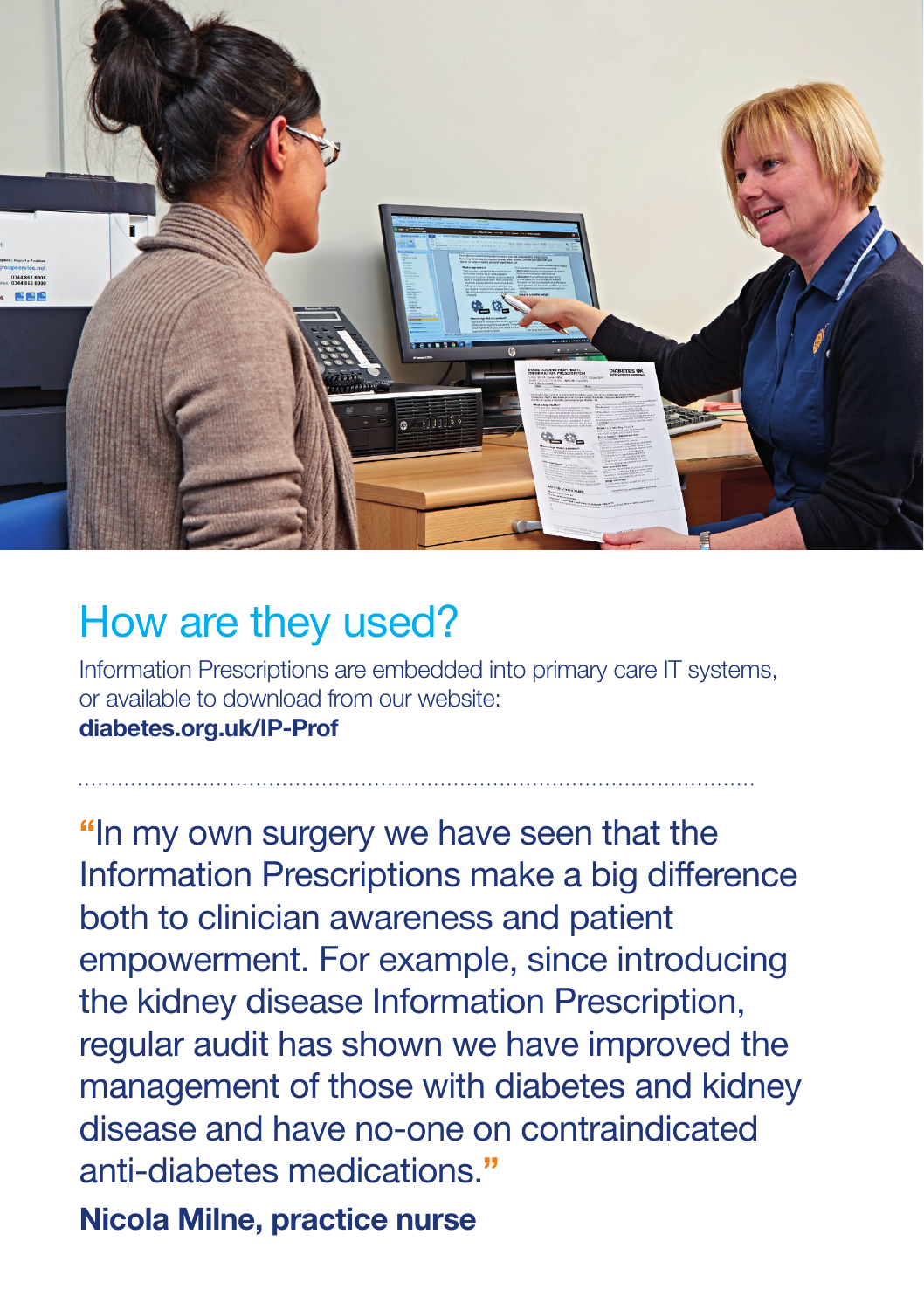# Why are they needed?

The UK spends **£8 billion a year** treating the preventable complications of diabetes. Information Prescriptions are a quick and effective tool to engage patients in their diabetes care. They increase control of their health and understanding of their condition.

| $\overline{Q}$<br>О<br>O |  |
|--------------------------|--|

So far more than **100,000** Information Prescriptions have been saved on patient records and **1/3** of GP surgeries have activated alerts to receive them.

diabetes.org.uk

Over 35,000 patients have followed the unique URL at the bottom of Information Prescriptions to find out more information from Diabetes UK's website, showing that they are motivating people to take action towards self-managing their diabetes care.

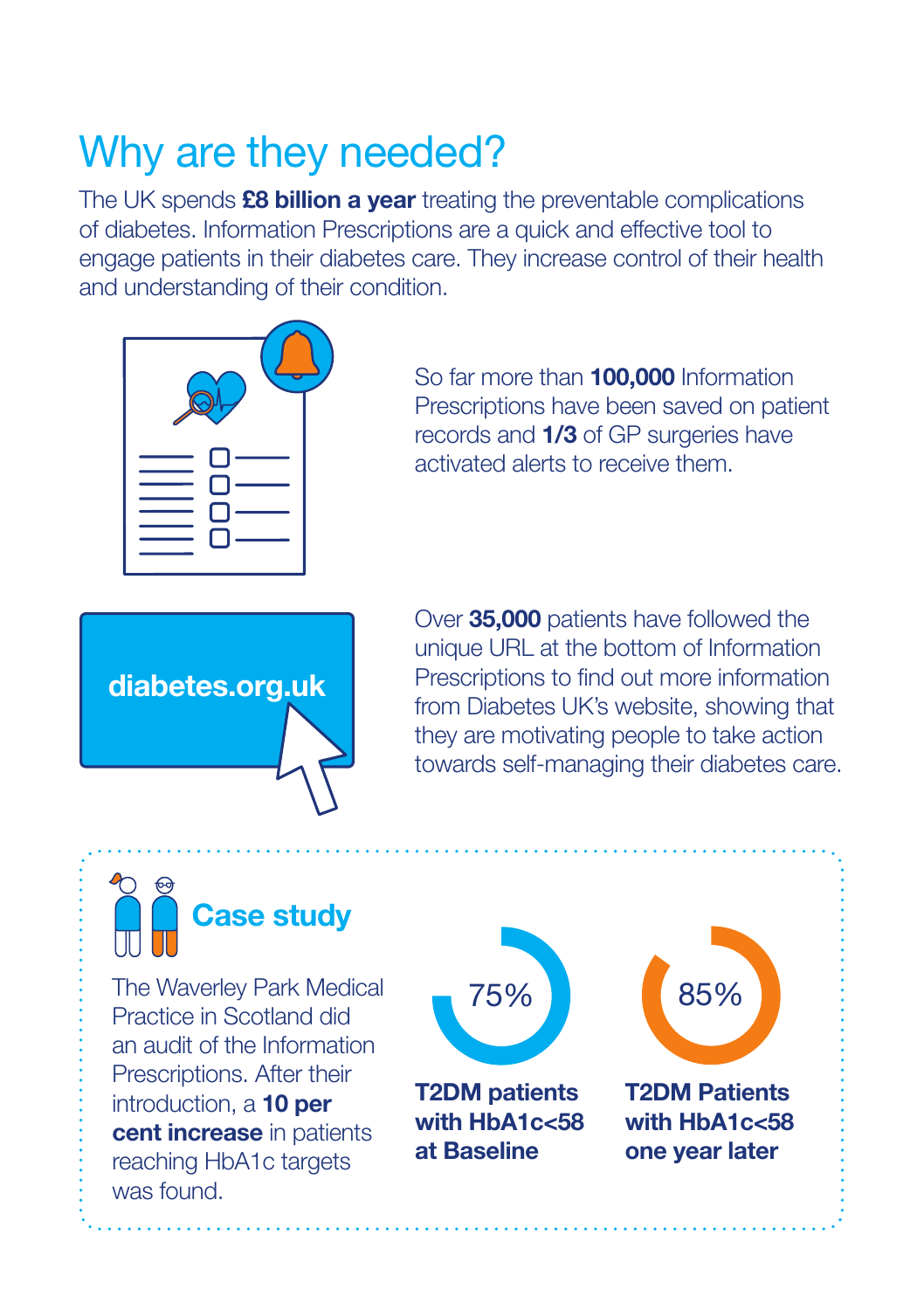## How were they created?

Information Prescriptions were created by Diabetes UK. They are co-produced by clinicians, health academics, psychologists and people with diabetes. This ensures they are clinically accurate, easy to read and use the latest evidence in terms of supporting behaviour change.